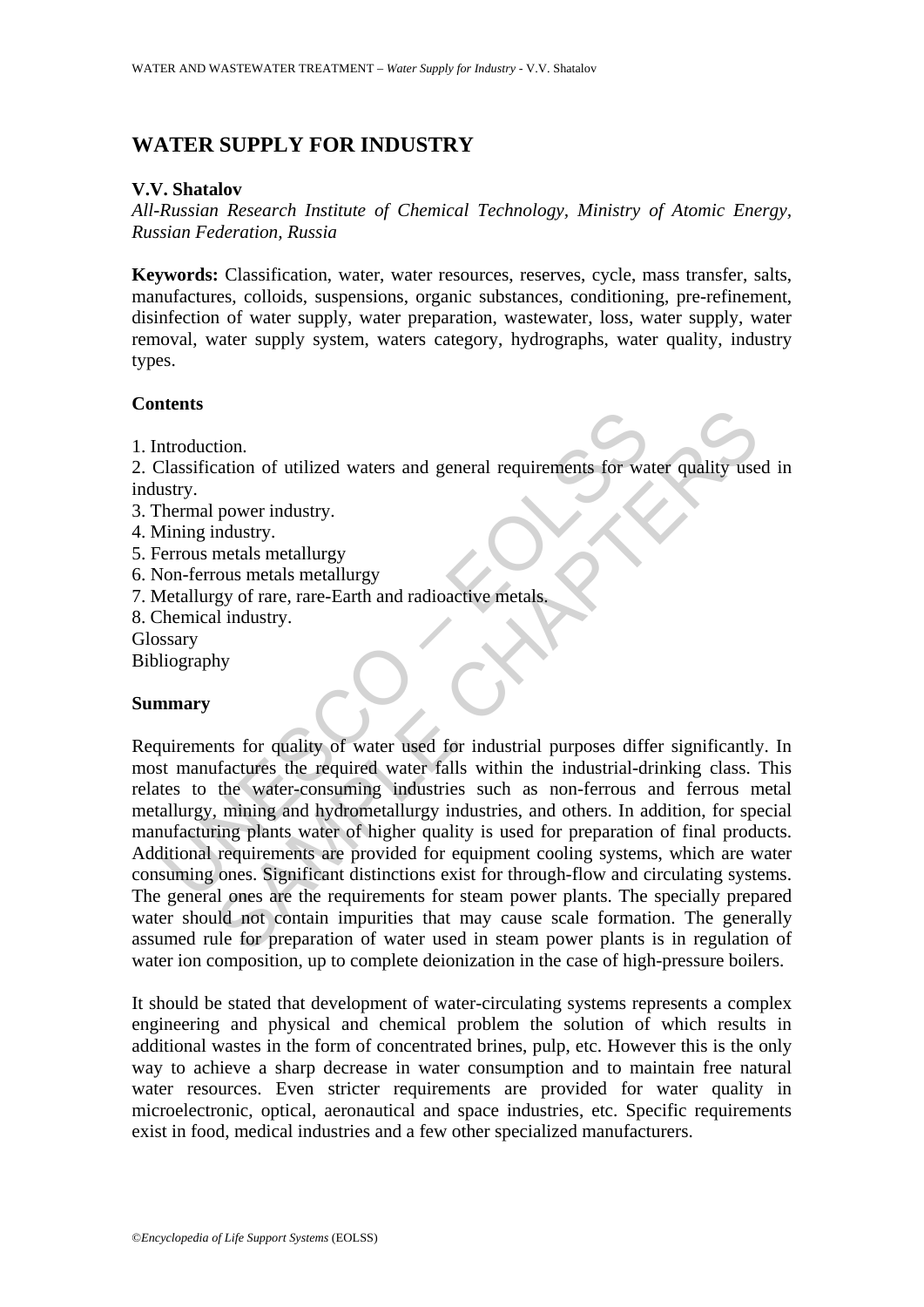The common case is that water represents either a reaction or transport medium that is polluted during technological process by products of various chemical or physical and chemical reactions. Therefore repeated water utilization requires the use of specific purification methods because industrial wastewaters are more complex in their composition than the starting water used.

Analysis of water supply systems now in use makes possible to quantify the technical requirements and degree of water resources utilization for every industrial enterprise.

## **1. Introduction**

echnology, etc.). All these changes created enormous demand<br>ous fields. At the same time, the Earth's water resources are<br>tity varies significantly.<br>
er resources are created from the following sources:<br>
• seas and oceans by, etc.). All these changes created enormous demand for water useds. At the same time, the Echanges created enormous demand for water useds. At the same time, the Earth's water resources are limited and wise significantl The twentieth century saw intensive development of industry and agriculture. Novel fields of knowledge and technology appeared (aviation, jet technology, atomic power, biotechnology, etc.). All these changes created enormous demand for water use in various fields. At the same time, the Earth's water resources are limited and water quality varies significantly.

Water resources are created from the following sources:

- seas and oceans 1380 million  $km^3$  with total mineralization of from 14 to 35 g  $1^{-1}$ ;
- glaciers from 30 to 50 million  $km<sup>3</sup>$  of generally fresh water having salt content of from 100 to 200 mg  $1^{-1}$ , rather inaccessible for utilization;
- rivers and lakes 0.4 million  $km^3$  of fresh (salt content from a few hundreds mg  $l^{-1}$  to 1.5-2.0 g  $l^{-1}$ ) and easily accessible water;
- underground water up to 800 m depth  $-4$  million km<sup>3</sup>, up to 1600 m depth;  $4-6$ million  $km^3$ , with salt content ranging from 0.1 mg  $1^{-3}$  to strongly mineralized waters.

Thus the main water stock is represented by highly mineralized water, which is unsuitable for drinking water supply, while its use for various purposes requires development of specific technical solutions.

Fresh water represents only a small portion of world water stock. Atmosphere contains from 12 000 to 14 000  $m^3$  of gaseous water, and riverbeds contain from 2000 to 2500  $m<sup>3</sup>$ . This water plays a significant role in human fresh water supplies.

Water in nature is in a state of constant circulation. It evaporates from the surface of the Earth, oceans, rivers and plants and arises in the form of vapors creating clouds, and returns to the surface after condensation in the form of rain and snow.

Underground waters and brines take part in giant processes of mass transfer in the Earth's depths thus promoting chemical processes, salt transfer, etc.

Human activities generally utilize underground and surface waters.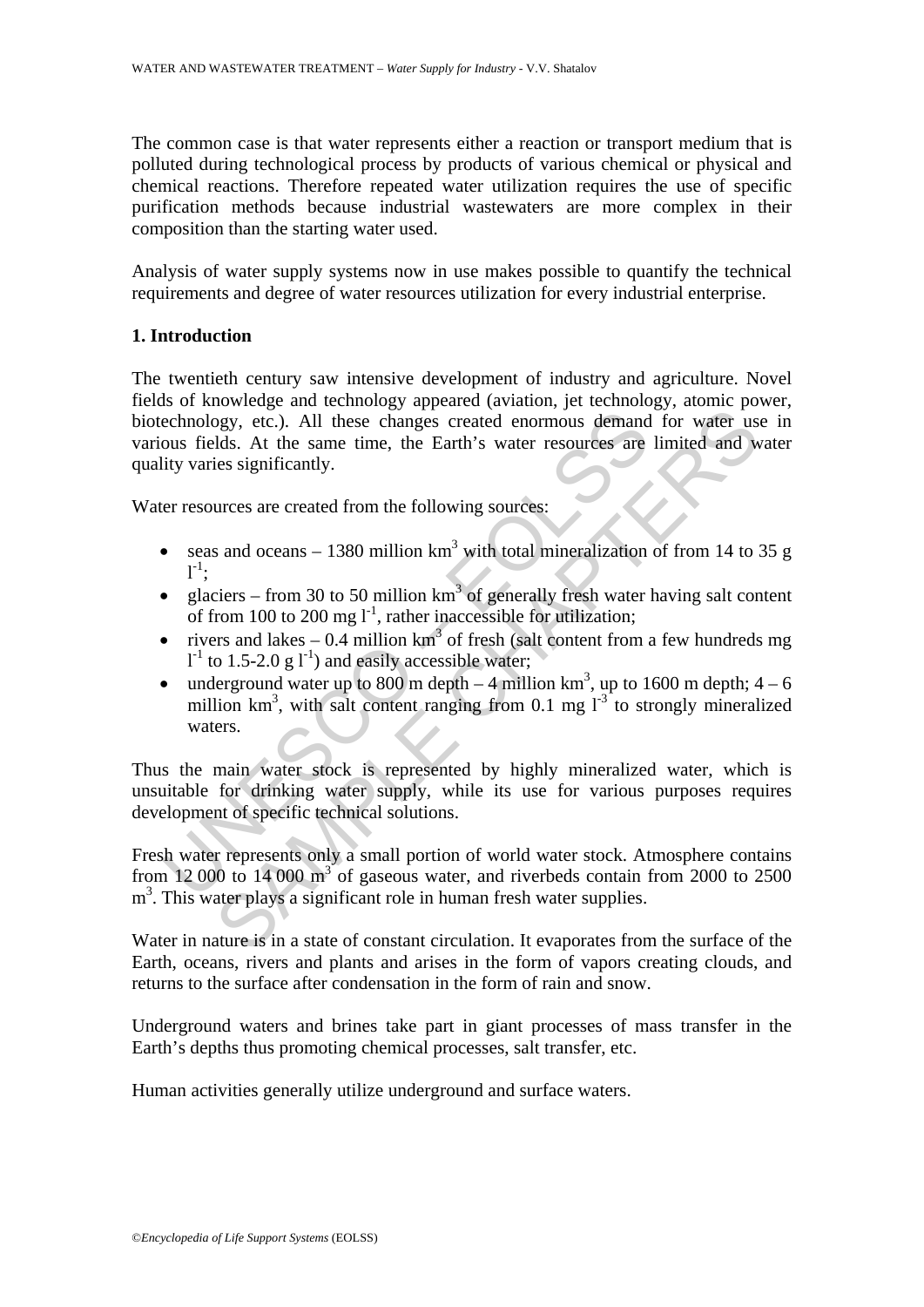The surface waters include water of open reservoirs—rivers, lakes, water basins. Their composition is defined by climatic, geomorphologic (topography, basin volume), and by anthropogenic factors.

Natural waters (of said type) represent a complex physical and chemical system containing gases, mineral and organic substances in dissolved, colloidal or suspended state. The dissolved state comprises basically mineral salts in the form of cations Ca, Mg, Na, and K, and anions  $SO_4$ ,  $CO_3$ ,  $Cl$ ,  $HCO_3$ . The colloidal state usually comprises various organic substances, iron salts, silicospar, and others; the suspended state comprises clayey, micaceous, calcareous, sandy and other particles.

The underground waters are characterized by significant amounts of mineral salts and low content of organic substances. Conversely, surface waters are characterized by high content of organic substances.

The underground waters include perched water tables, subsoil, interstratum, artesian, interstitial, and karsts waters, the composition of which is determined by formation conditions.

- Perched water tables are waters occurring closest to the Earth's surface (above the subsoil water level) in the area of atmospheric moisture infiltration.
- Subsoil waters are those occurring above the uppermost waterproof layer.
- Interstratum (non-pressure) waters are waters with a free surface, located between two waterproof layers.
- Artesian (pressure) waters occur between two waterproof layers and have no free surface.
- Interstitial waters are those accumulating in rocky fractures.
- Karsts waters occur in big cavities and caverns formed as a result of protracted action of water on rocks.

Interaction of organic substances.<br>
Underground waters include perched water tables, subsoil, interstitial, and karsts waters, the composition of which is determinitions.<br>
• Perched water tables are waters occurring closes organic substances.<br>
Eground waters include perched water tables, subsoil, interstratum, artes<br>
and karsts waters, the composition of which is determined by forma<br>
ched water tables are waters occurring closest to the Eart Waters of perched water tables are usually fresh and contain a lot of organic substances, iron and silicic acid. In the arid regions it quickly becomes highly mineralized. This water is easily polluted due to the absence of waterproof layers. It cannot therefore be regarded as a reliable source of water supply.

Subsoil waters are supplied by rainfall, by subsoil waters and surface reservoirs. This creates significant variability in their composition.

River waters are the main source of industrial water supply and have even greater economic and drinking importance. They depend on feed sources (rain, glaciers, subsoil waters, and so on). The content of suspended substances in rivers varies across a wide range (from 2-6 mg  $I<sup>-1</sup>$  to 10 g  $I<sup>-1</sup>$ ), while salt quality is from 30 to 1500 mg  $I<sup>-1</sup>$ . The concentrations are not constant and vary seasonally.

With regard to composition, river waters can be divided into:

- hydrocarbonate;
- sulfate: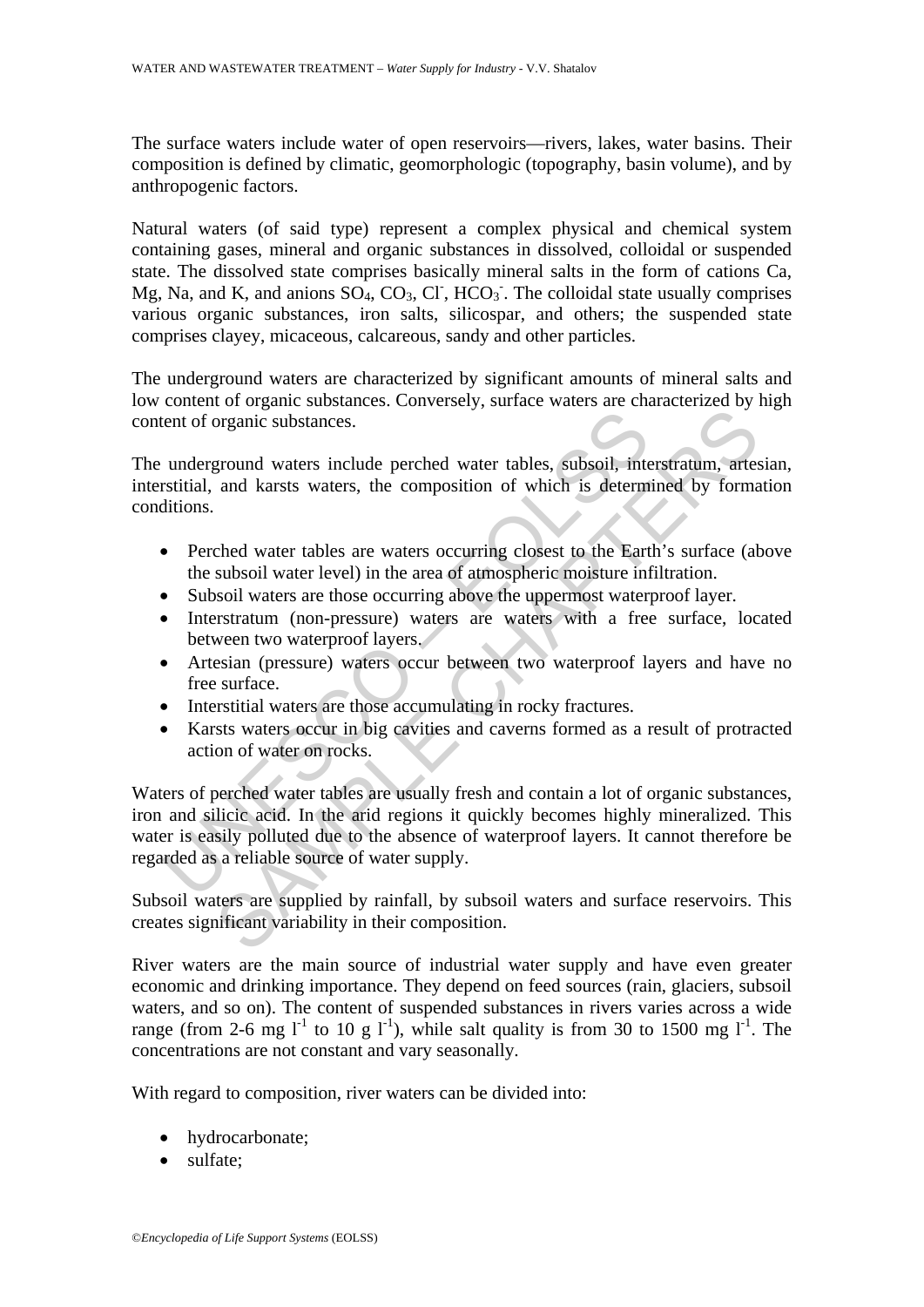• chloride

The content of organic substances also varies significantly (from 2 to 150-200 mg  $I<sup>-1</sup>$ ).

Composition of natural waters changes constantly due to processes of oxidation and reduction, blending of waters with different compositions, temperature alterations, ion exchange, precipitation, bacterial self-purification, and other natural factors.

not preliminary treatment by practically all types of water user. The section and composition. However in this case there are also cert contration and composition of mineral salts. Salts content should because otherwise so experiment to that can demotion and ally the set and the method of miningry treatment by practically all types of water user. The only excepter and composition of minical satts. Salts content should not exceed 1.0 on and c Active natural self-purification factors at present cannot provide satisfactory water quality due to high anthropogenic stress. Therefore, both better physical and chemical treatment of water is required in accordance with users' requirements, or utilization of highly protected sources, mainly artesian ones. All water-consuming industries have various requirements for water quality. The original natural water cannot be used without preliminary treatment by practically all types of water user. The only exception is agricultural irrigation. However in this case there are also certain limitations for concentration and composition of mineral salts. Salts content should not exceed 1.0-1.5  $g<sup>1</sup>$  because otherwise soil salinization may occur due to water evaporation and salt accumulation. The readily soluble salts such as sodium chloride and sulfate and especially sodium carbonate make the water unsuitable for agro-irrigation purposes.

The following basic water preparation processes are general for all types of water utilization:

- preliminary purification from colloidal and suspended particles;
- purification from organic substances;
- water conditioning with regard to ion composition and pH value;
- purification of water from total salts;
- disinfection and deodorization

A variety of methods and equipment is used within the scope of said processes.

Three main approaches may be indicated in development of water supply systems:

- through-flow;
- circulating (closed-type water supply);
- mixed

The first approach is characterized by great expenditure of fresh water and wastewater is fully directed to the hydrographic system. This approach was typical of all manufacturing industry during the first half of the twentieth century and resulted in exhaustion of a number of water sources.

In accord with the Tashkent Declaration of UNO of October 1984, the necessity for industry to switch to circulating water supply systems has been made very clear. These can satisfy all the requirements of complex industrial development as well as ecological requirements.

Different wastewater types should not be mixed because of the difficulty of purifying the total wastewater output. Instead each industry should purify and condition its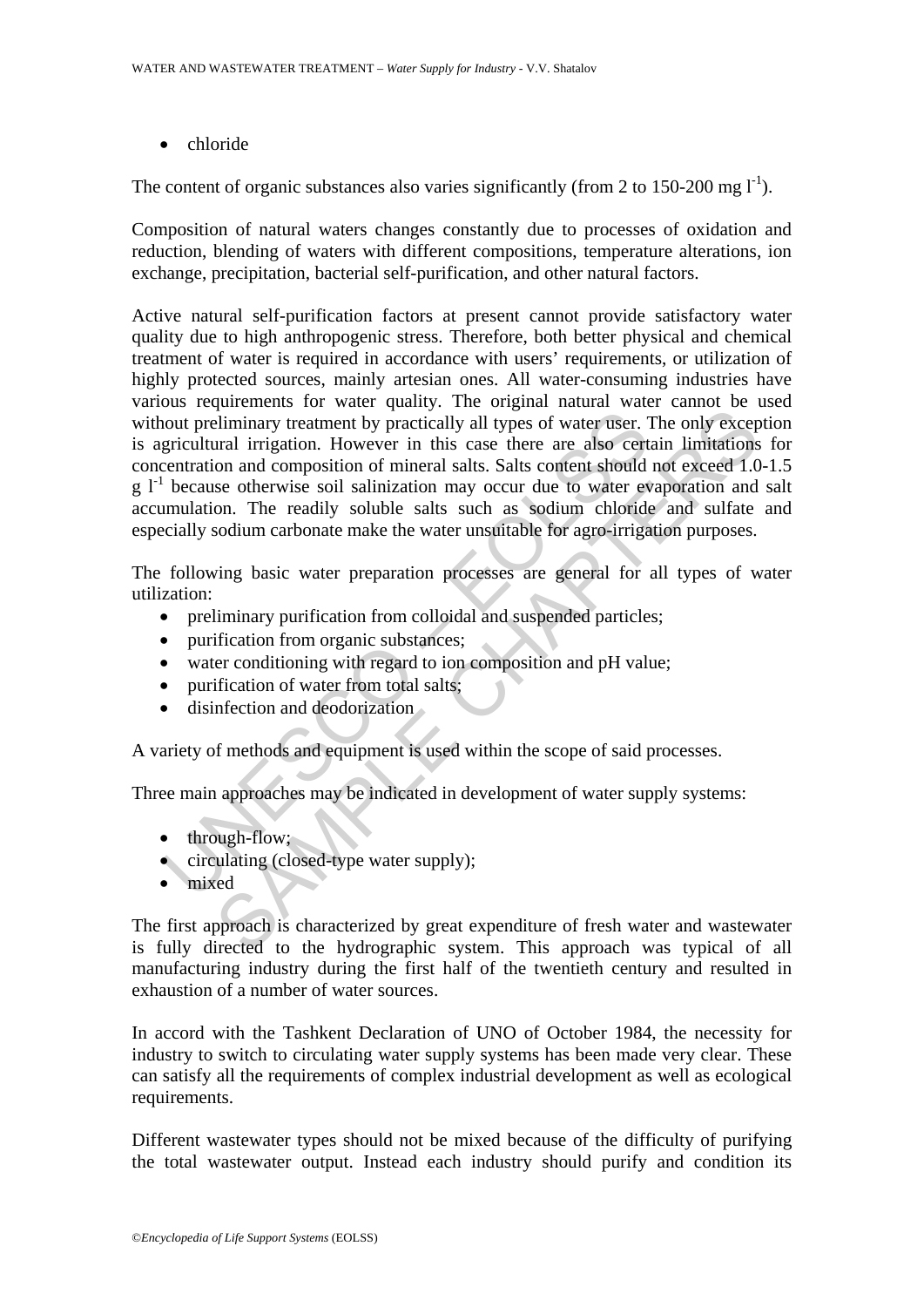industrial wastewater to levels that are satisfactory for further utilization in particular technological processes.

Creation of closed-type water supply systems for industrial units allows multiple water utilization in manufacture through local purification along with subsequent re-entry to production process.

Circulating water supply reduces water consumption by a factor of several times and decreases anthropogenic stress. The most advanced plants achieve a water circulation level of up to 95%.

Such systems are characterized by the presence of units for primary water preparation, wastewater purification, conditioning of circulating water, as well as units for processing and storage of solid wastes from water purification (see Figure 1).



Figure 1. Basic scheme of water supply for industry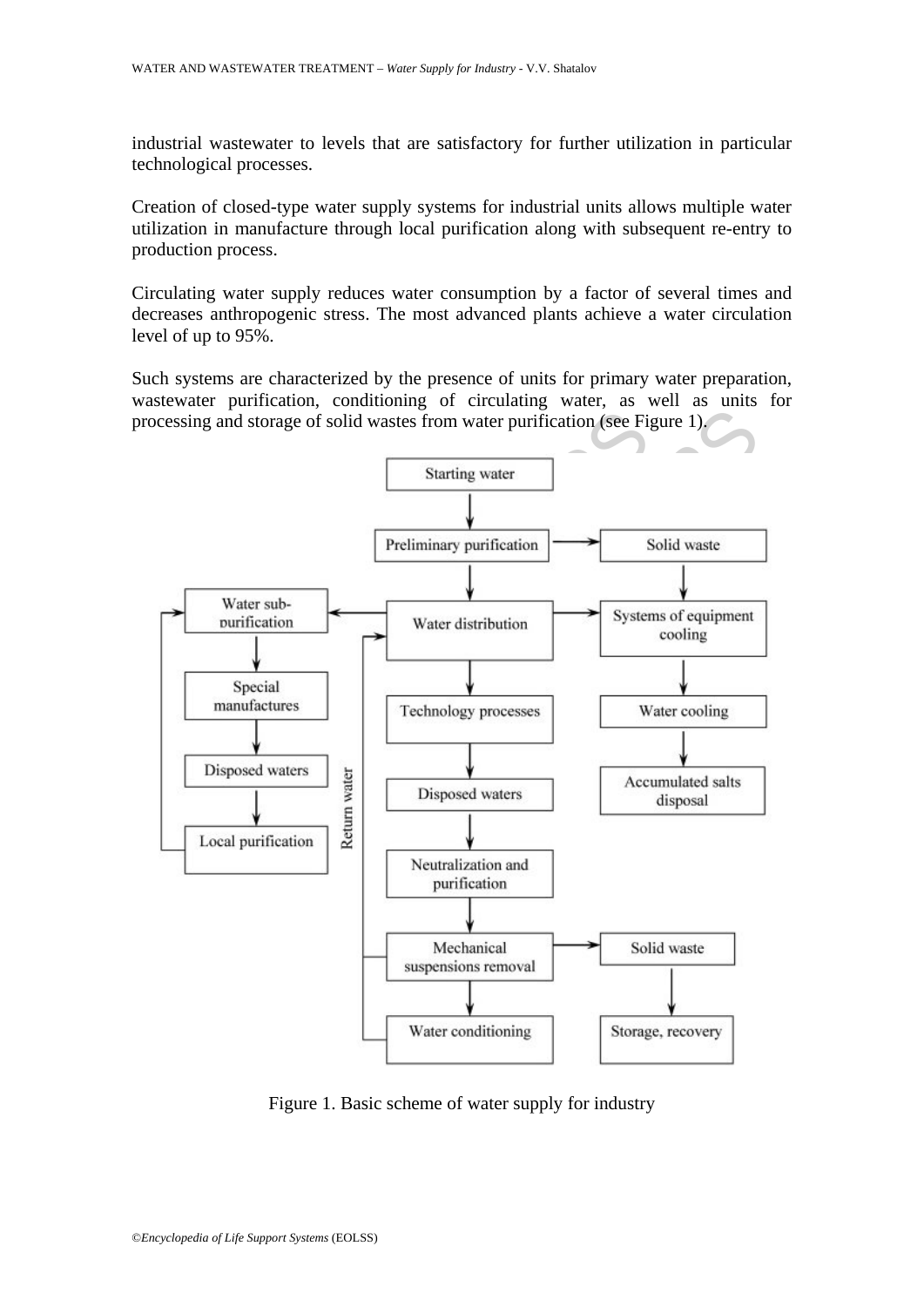As indicated above, the requirements for water quality for different technological purposes vary significantly. However, there are certain general requirements. In most kinds of manufacturing the required water falls within the industrial-drinking class. This relates to water-consuming manufacturing such as non-ferrous and ferrous metal metallurgy, mining and hydrometallurgy, the chemical industry, and others.

Along with the above-mentioned purposes, water of higher quality is used for preparation of final products in some special forms of manufacturing. There are also additional requirements for those equipment cooling systems which consume water.

So, cooling water should not form deposits in pipe and heat exchangers; suspensions of inorganic compounds should be absent, and the presence of organic substances is undesirable. Significant distinctions exist for through-flow and circulating systems. In the first case scale-type deposits are rarely observed because scale in the form of calcium carbonate is removed. In the case of circulating water supply (see Figure 1) the risk of scale formation increases due to a carbon dioxide equilibrium shift when water is cooled by spraying  $(Ca^{2+} + HCO_3 \leftrightarrow CaCO_3 + H_2O)$ .

Steam power plants have fairly general requirements. The specially prepared water should not contain impurities that may cause scale formation. Scale structure and its chemical composition depend on the boiler's operating parameters and on chemical composition of feed water.

first case scale-type deposits are rarely observed because sca<br>ium carbonate is removed. In the case of circulating water supply<br>of scale formation increases due to a carbon dioxide equilibrium<br>led by spraying  $(Ca^{2+} + HCO_$ sase scale-type deposits are rarely observed because scale in the form<br>bronate is removed. In the case of circulating water supply (see Figure 1)<br>e formation increases due to a carbon dioxide equilibrium shift when wat<br>pr The most hazardous in water are salts whose solubility decreases at increased temperatures, i.e. the salts with a negative solubility coefficient  $(CaSO<sub>4</sub>; CaSiO<sub>3</sub>;$  $CaCO<sub>3</sub>$ ). Salts with positive thermal solubility coefficient precipitate only from concentrated solutions with scale formation in the form of friable slime that is deposited mainly on cooler surfaces. However, presence of such salts decreases the solubility of calcium and magnesium salts, thus increasing risk of scale formation.

Based upon the above-mentioned, the generally assumed rule for preparation of water used in steam power plants is in regulation of water ion composition, up to complete deionization in the case of high-pressure boilers.

It should be stated that development of water-circulating systems represents a complex engineering and physical and chemical problem the solution of which results in additional wastes in the form of concentrated brines, pulp, etc. This is the only way, however, that can lead to a sharp decrease in water consumption and to preserve free natural water resources.

There are even stricter requirements for water quality in microelectronic, optical, aeronautical and space industries, etc. There are specific requirements in the food and medical industries and in certain other forms of manufacturing.

A common case is that water is either a reaction or transport medium that can be polluted during technological process by products of various chemical or physicochemical reactions. Therefore repeated water utilization requires the use of specific purification methods.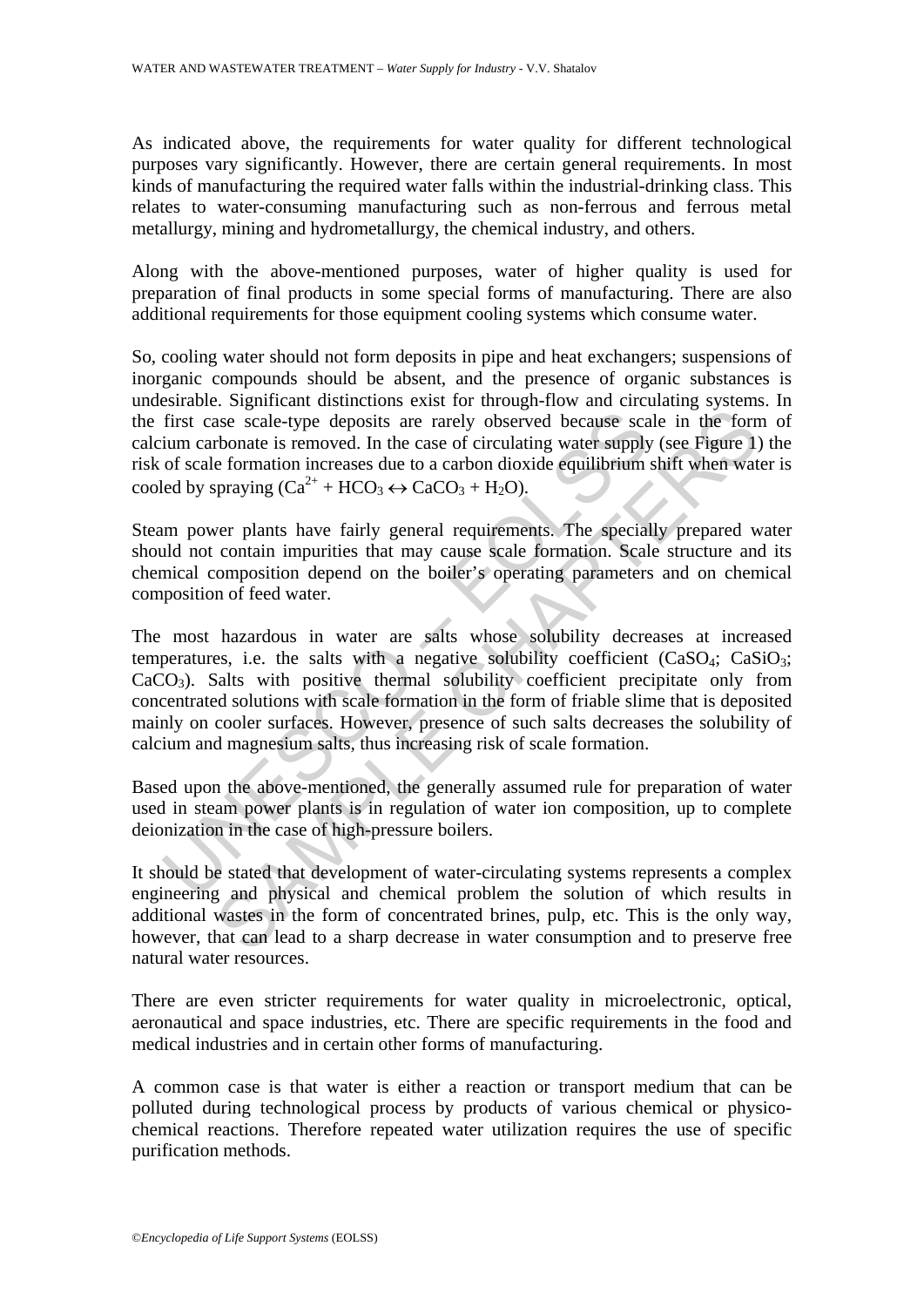Thus industrial wastewaters are more complex in their composition than the starting water used.

The system of industrial water supply includes:

- preparation of source water for use in technological processes;
- collection and treatment of industrial wastewaters with the aim of purification and further utilization in water circulation systems or their disposal in the open hydrographic network;
- industrial and drinking water supply.

The following definitions are used for qualitative and quantitative characterization of said systems:

- a. Irreversible water consumption amount of water consumed for product production in contact with water per time.
- b. Irreversible water loss loss of water in production due to evaporation, leakage to soil, dropwise loss, etc.
- a. Irreversible water consumption amount of water consumption<br>production in contact with water per time.<br>b. Irreversible water loss loss of water in production due to ev<br>to soil, dropwise loss, etc.<br>c. Return water versible water consumption – amount of water consumed for production in contact with water per time.<br>
set-sible water loss – loss of water in production due to evaporation, lead<br>
oil, dropwise loss, etc.<br>
sure uran twater c. Return water – water used in technological process or for cooling of product and equipment, which is purified and cooled, and is again added for the same purposes.
- d. Successively used water water successively used in some production processes or equipment without additional intermediate treatment.
- e. Waste water water used in production and contaminated with industrial products.
- f. Water removal amount of wastewaters removed per time to reservoirs.
- g. Water consumption amount of water used per time for various purposes.

Consideration of existing water supply and water removal systems from the point of view of the above definitions permits technical evaluation for the systems used as well as the scale of water resources utilization for each manufacture.

Technical efficiency of water supply system is estimated by the amount of return water used  $(P_{re}$  in %).

$$
P_{re} = \frac{Q_{re}}{Q_{re} + Q_{sou} + Q_{fed}} \times 100
$$
\n<sup>(1)</sup>

wherein  $Q_{re}$  – is amount of return water,

*Qsou* – amount of water from water supply source,

*Qfed* – amount of water supplied with the starting feedstuff,

and the greater the  $P_{re}$  value, the more efficient is the system used. In the case of highly effective water circulating systems this index is at the level of from 80 to 90%.

Efficiency of utilizing water taken from a water source is estimated by utilization coefficient  $(K_{ut})$  and by the amount of irreversible water consumption and loss  $(P_{ut})$  in  $%$ ).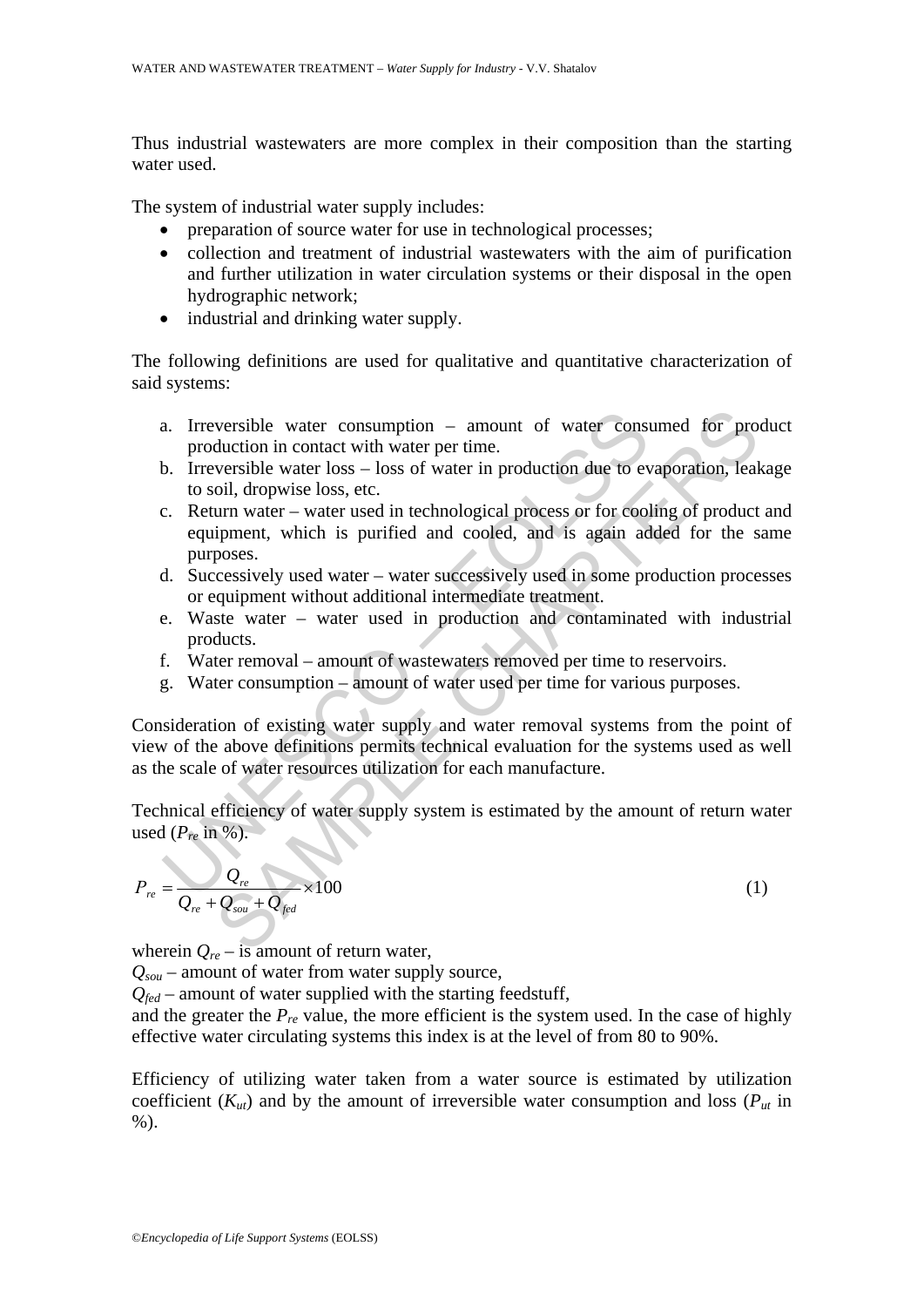$$
K_{ut} = \frac{Q_{soa} + Q_{fed} + Q_{ww}}{Q_{soa} + Q_{fed}} \le 1
$$
\n(2)

$$
P_{ut} = \frac{Q_{soa} + Q_{fed} - Q_{ww}}{Q_{soa} + Q_{fed} + Q_{suc} + Q_{re}} \times 100
$$
\n(3)

wherein  $Q_{ww}$  is amount of wastewater removed to reservoir; *Qsuc* is amount of water successively utilized in manufacture.

Mean annual water consumption and amount of waste water  $(m^3$ /year) in concrete manufacture, is evaluated by the formula:

$$
W = N \times Q \tag{4}
$$

where *W* is annual water consumption ( $m<sup>3</sup>$  per year), and *N* is manufacture amount.

 $N \times Q$ <br>
re *W* is annual water consumption (m<sup>3</sup> per year), and<br>
manufacture amount.<br>
water consumption rate or amount of waste water per production<br>
ificantly on the amount of water loss in the water supply system<br>
re us A annual water consumption (m<sup>3</sup> per year), and acture amount.<br>
Consumption rate or amount of waste water per production unit; it dept<br>
y on the amount of water loss in the water supply system, amount of reaching<br>
such suc *Q* is water consumption rate or amount of waste water per production unit; it depends significantly on the amount of water loss in the water supply system, amount of return water used, and also the utilization coefficient. In all cases creation of water circulating systems results in a significant decrease of fresh water consumption as well as of wastewater production.

TO ACCESS ALL THE **21 PAGES** OF THIS CHAPTER, Visit: http://www.eolss.net/Eolss-sampleAllChapter.aspx

#### **Bibliography**

- - -

Clark V. *Repeated water utilization in industry*. Industrial and Engineering Chemistry, USA, 1962, 27 pp [Some problems of recycling systems' use are discussing].

Frog B.H. and Levchenko A.P. (1996). *Water Preparing*, Moscow: Stroiizdat. [This book contains concise information on the composition of natural waters and methods of quality assessment. The regulations imposed by some water consumers are provided. Modern methods of water preparation. The most important technological layouts and water purification constructions are considered (Russian).]

Gavich I.K. (!985). *Methods of protecting subsoil waters from pollution and exhaustion*. Moscow, Nedra Publisher, 320 pp [Various methods and procedures for underground water protection are considered (Russian).]

Gladkov V.A. (1982). *Enlarged standards for water consumption and water removal for various industry branches*. Moscow, Stroyizdat Publisher, 528 pp [The norms of water consumption and water deriving accepted in Russian practice for various branches of industry are considered (Russian).]